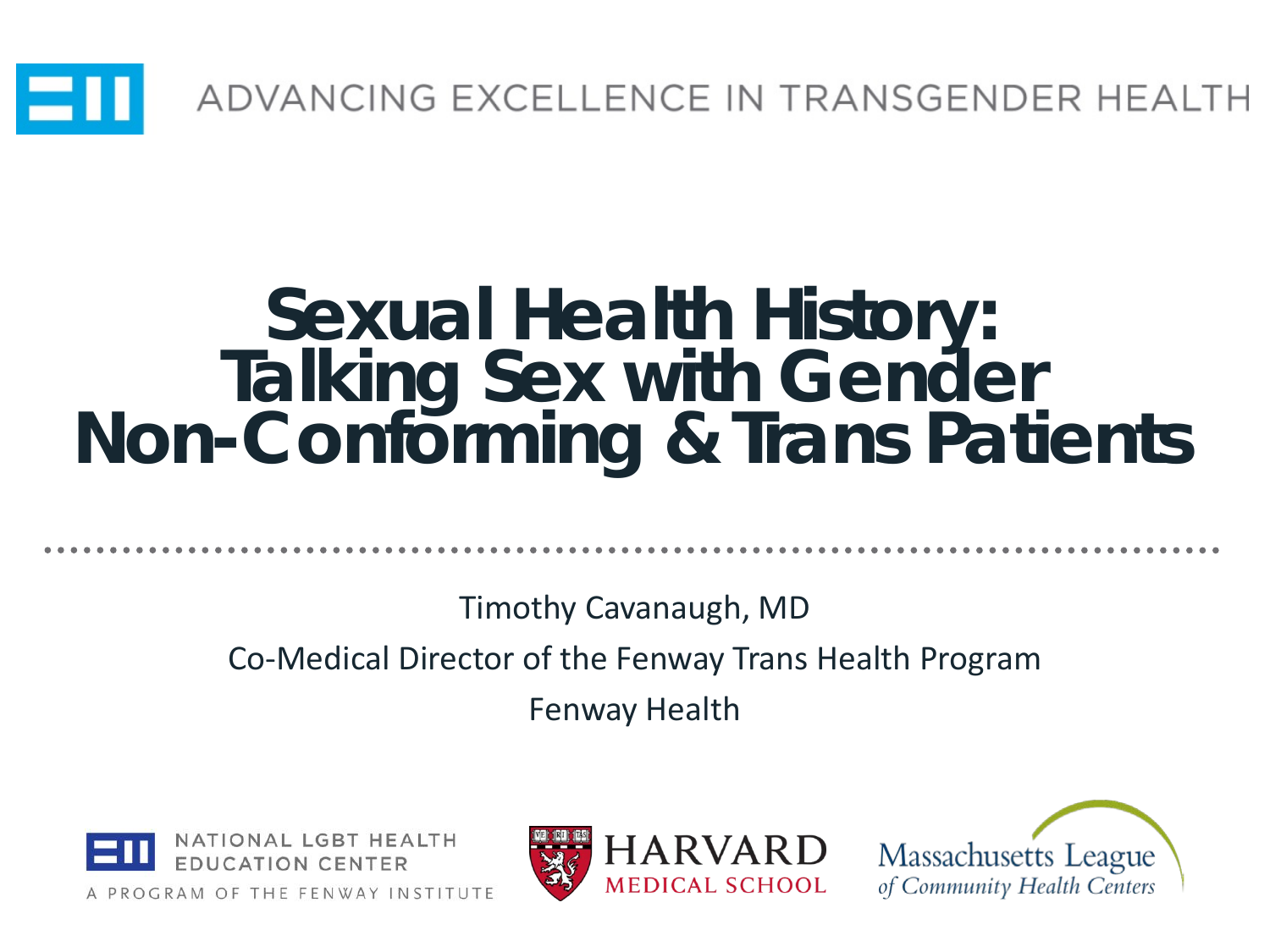### **Continuing Medical Education Disclosure**

- Program Faculty: Timothy Cavanaugh, MD
- Current Positions: Co-Medical Director of the Fenway Trans Health Program at Fenway Health
- Disclosure:
	- $\blacksquare$  I have no financial relationships with a commercial entity producing healthcare-related products and/or services.
	- The use of medications for cross-sex hormone therapy is off-label use

It is the policy of The National LGBT Health Education Center, Fenway Health that all CME planning committee/faculty/authors/editors/staff disclose relationships with commercial entities upon nomination/invitation of participation. Disclosure documents are reviewed for potential conflicts of interest and, if identified, they are resolved prior to confirmation of participation. Only participants who have no conflict of interest or who agree to an identified resolution process prior to their participation were involved in this CME activity.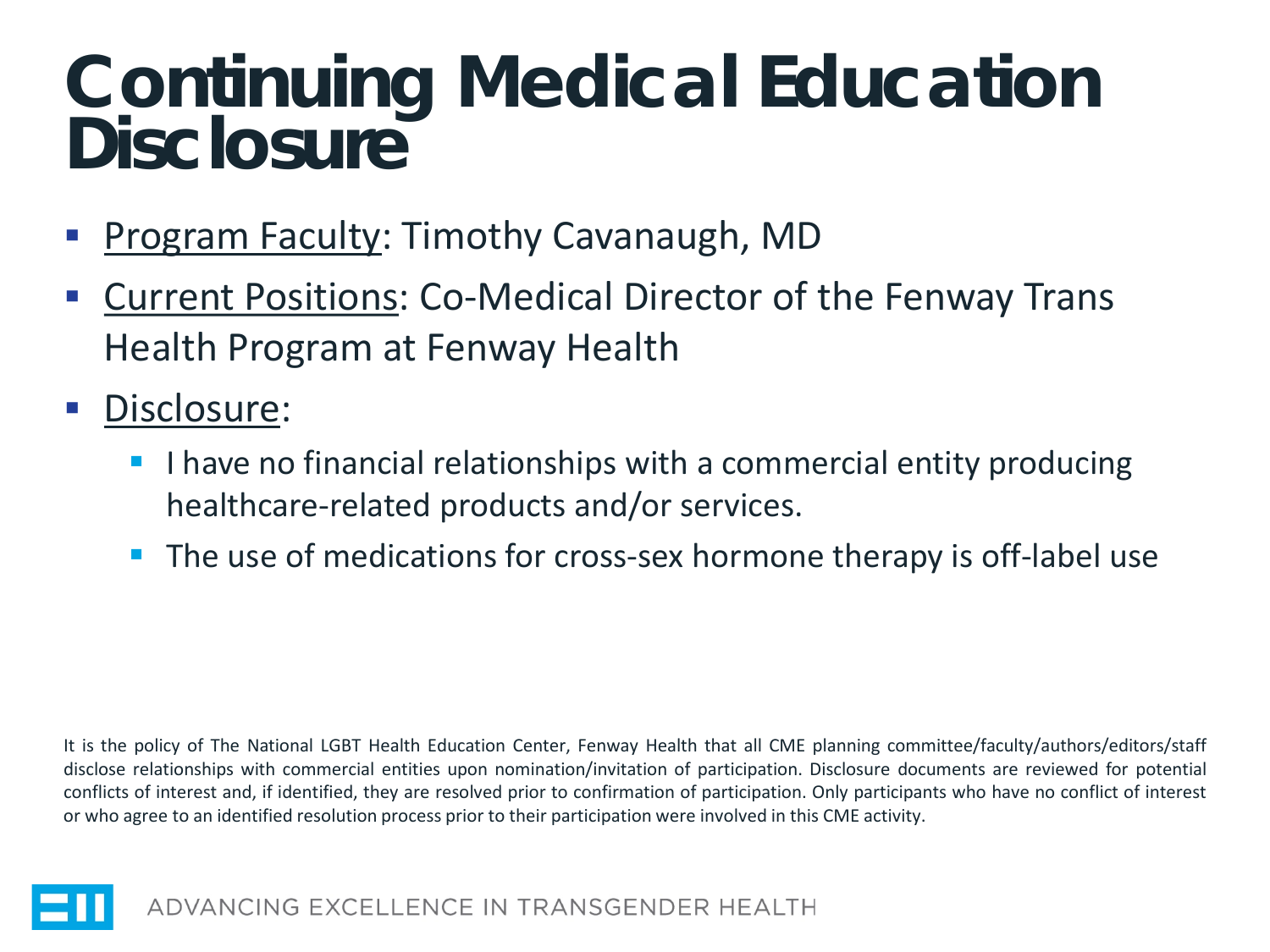- "Sexual health is an approach to sexuality founded in accurate knowledge, personal awareness and selfacceptance, such that one's behavior, values and emotions are congruent and integrated within a person's wider personality structure and selfdefinition…"
	- Robinson B, et al. "The Sexual Health Model: Application of a Sexological Approach to HIV prevention." Health Education Research: Theory and Practice 2002; 17:45-57.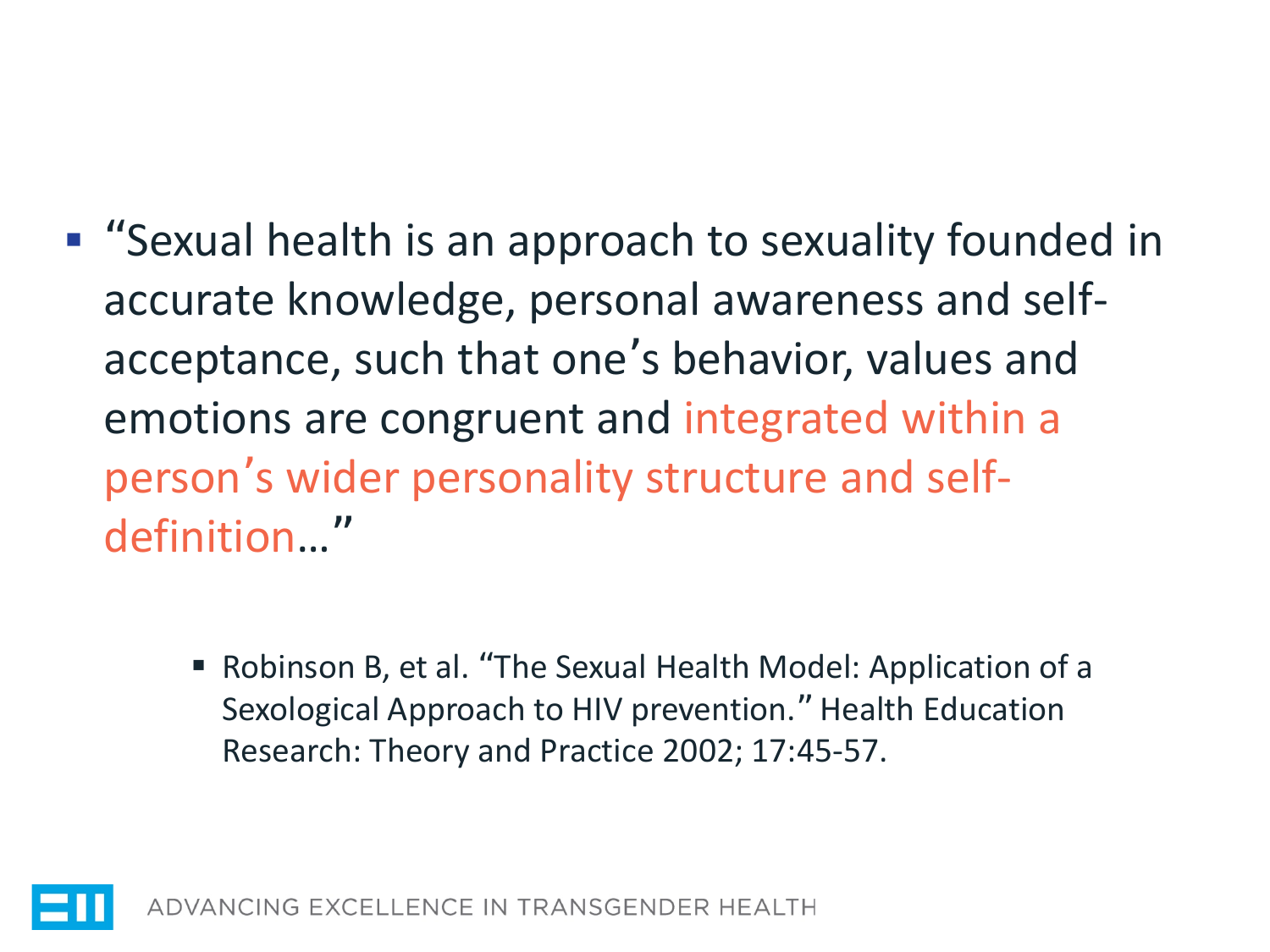# **Background**

- Sexual health history is an important part of a routine medical exam or physical history for all patients, regardless of gender identity or sexual orientation
- **Important factors:** 
	- 1. Heterogeneity of sexual identities
	- 2. Diverse sexual partnerships & practices
	- 3. Sensitivity to language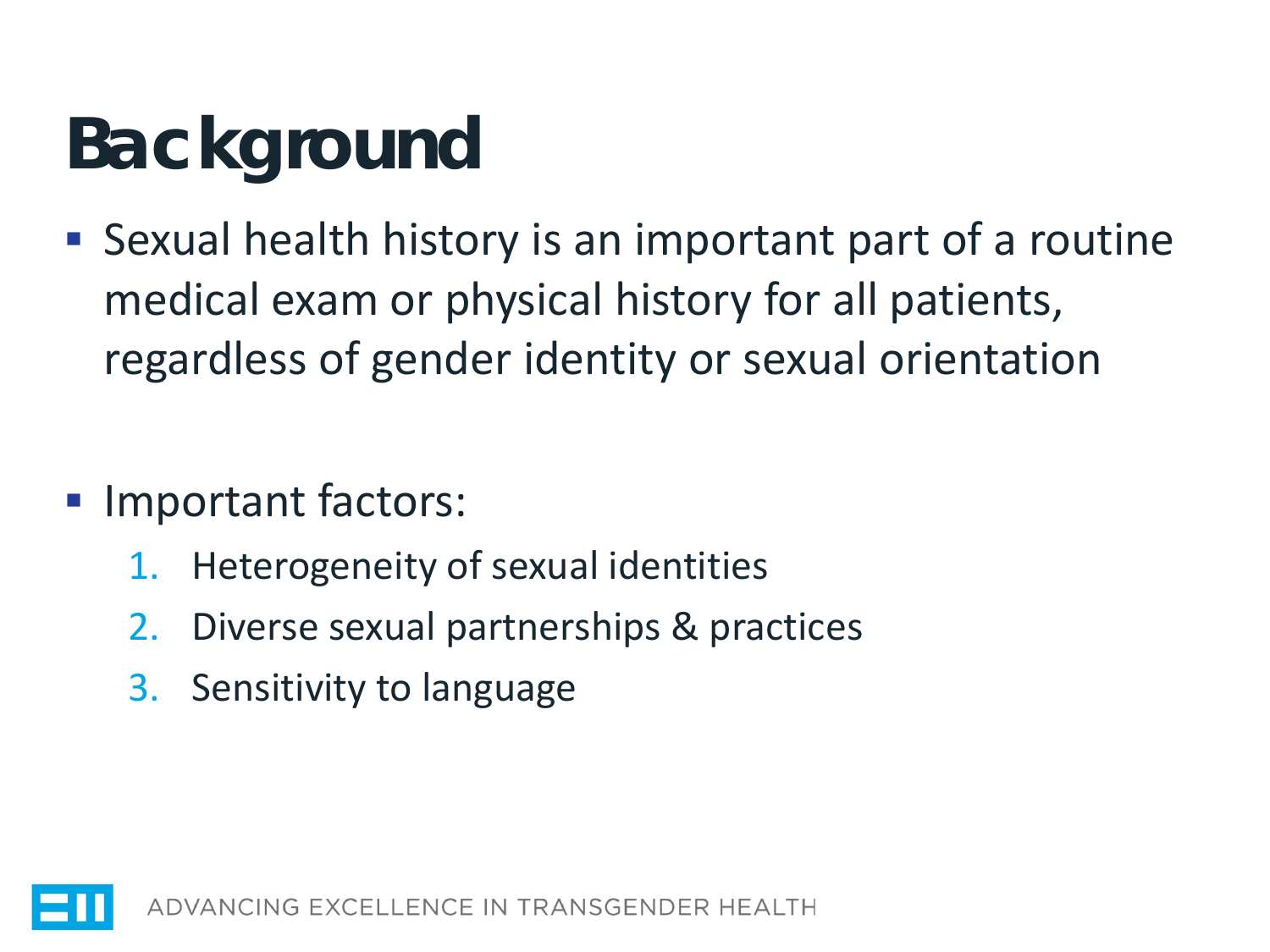# **Why Talk About Sexual Health?**

- It is integral to a person's general health
- It is associated with happiness, well-being, and longevity
- Sexual function is lifelong and evolves over the lifespan
- It may be associated with Morbidity and Mortality
- There is a high prevalence of sexual dysfunction
- Sexual history and current function may indicate
	- psychiatric and/or other medical disorders
	- may explain current health problems (e.g abuse and violence, prior STDs)
	- may determine the need for primary prevention (e.g immunizations, contraception, PeP, PReP, etc.)

Nussbaum and Hamilton, "The Proactive Sexual Health History", 2002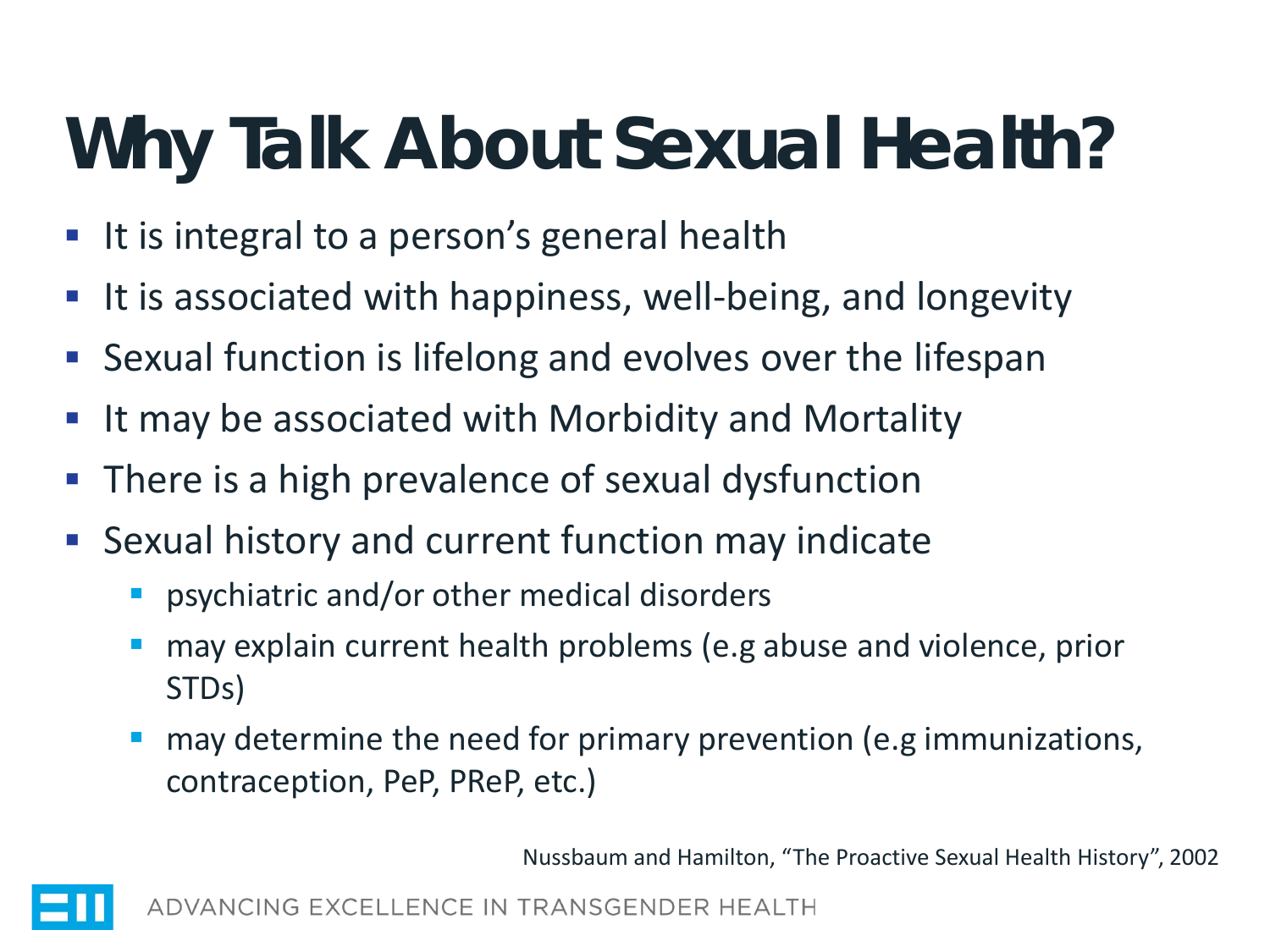### **Managing Dysphoria & Dissociation**

**How do we help** patients take care of the skin they're in?





**WE BOTH** 

**GET PAPS** 

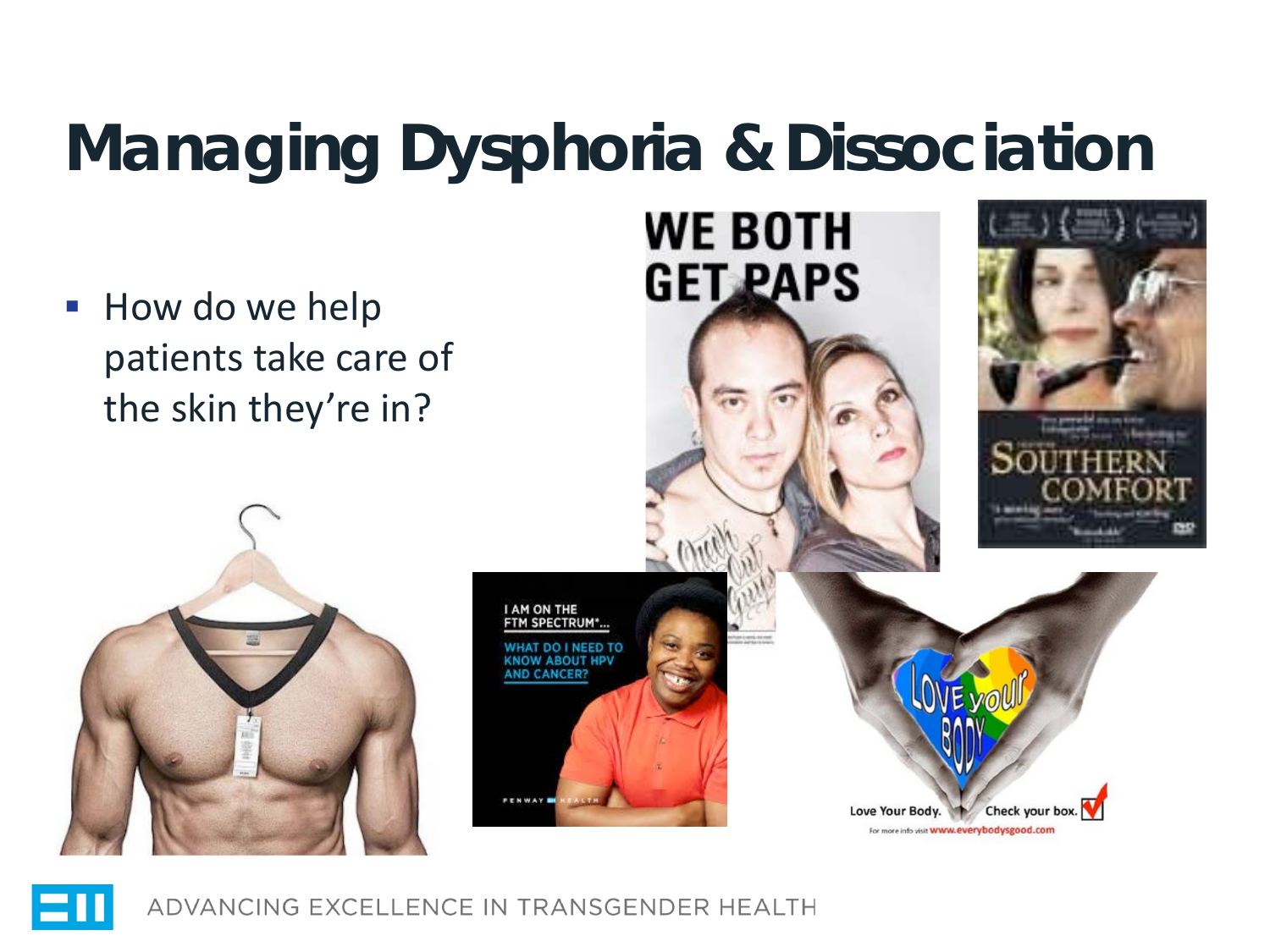## **Caution**

- **The need to affirm one's gender identity can supersede other** health concerns
- Concerns about sex, gender, and sexuality may override concerns about HIV, STIs, risks, and safety
- The effects of minority stress - social bias, stigma, shame, secrecy, loneliness - and rejection by potential sexual partners can interfere with the negotiation of healthy sexual interactions



(Bockting, et al., 1998; Hendricks & Testa, 2012 )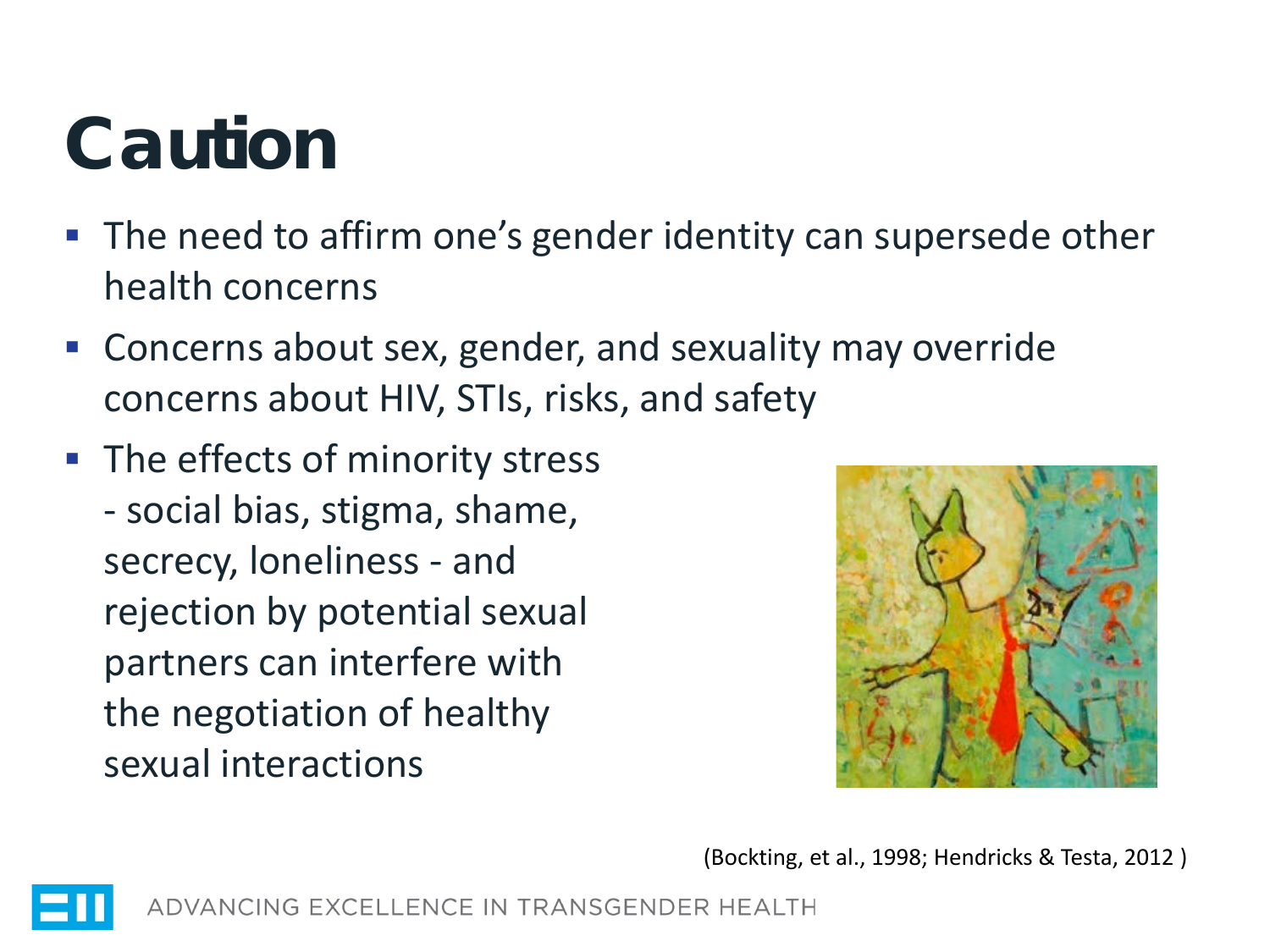### **Establishing a relationship with your transgender patient**

- Effective use of listening and mirroring
- Use an individualized and holistic approach
- Acknowledge previous healthcare experiences with an attitude of respect and advocacy
- Help regulate and pace disclosure and exploration of sexual history
- Approach trauma experiences slowly
- Approach sexual trauma and assault treatment from the position of the patient's identity, not just anatomy



"Doctor, I'm not sure I can trust you."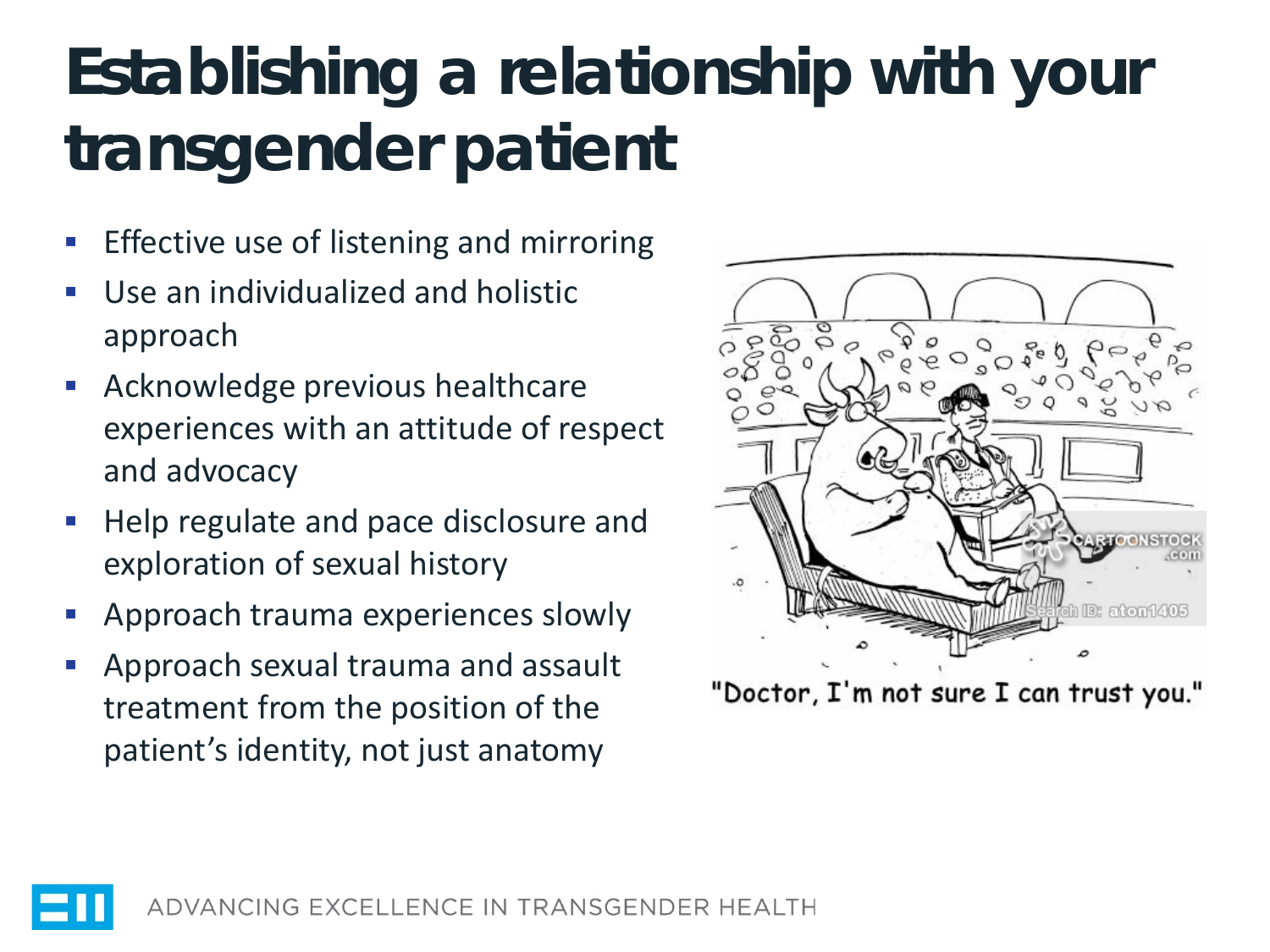# **Increase Your Awareness**

- With any patient presenting with concerns about sexual health, especially with related mental health issues, consider inquiring about sexual and gender identity
- **From 2015 US Trans Survey:** 
	- 40% said all of their current healthcare providers knew that they were transgender
	- **13% said most knew**
	- **17% said some knew**
	- 31% said none of their healthcare providers knew that they were transgender

Silence doesn't always mean "Yes". Sometimes it means, "I'm tired of explaining to people who don't even care to understand."

inioaded On CoolNSmart.com

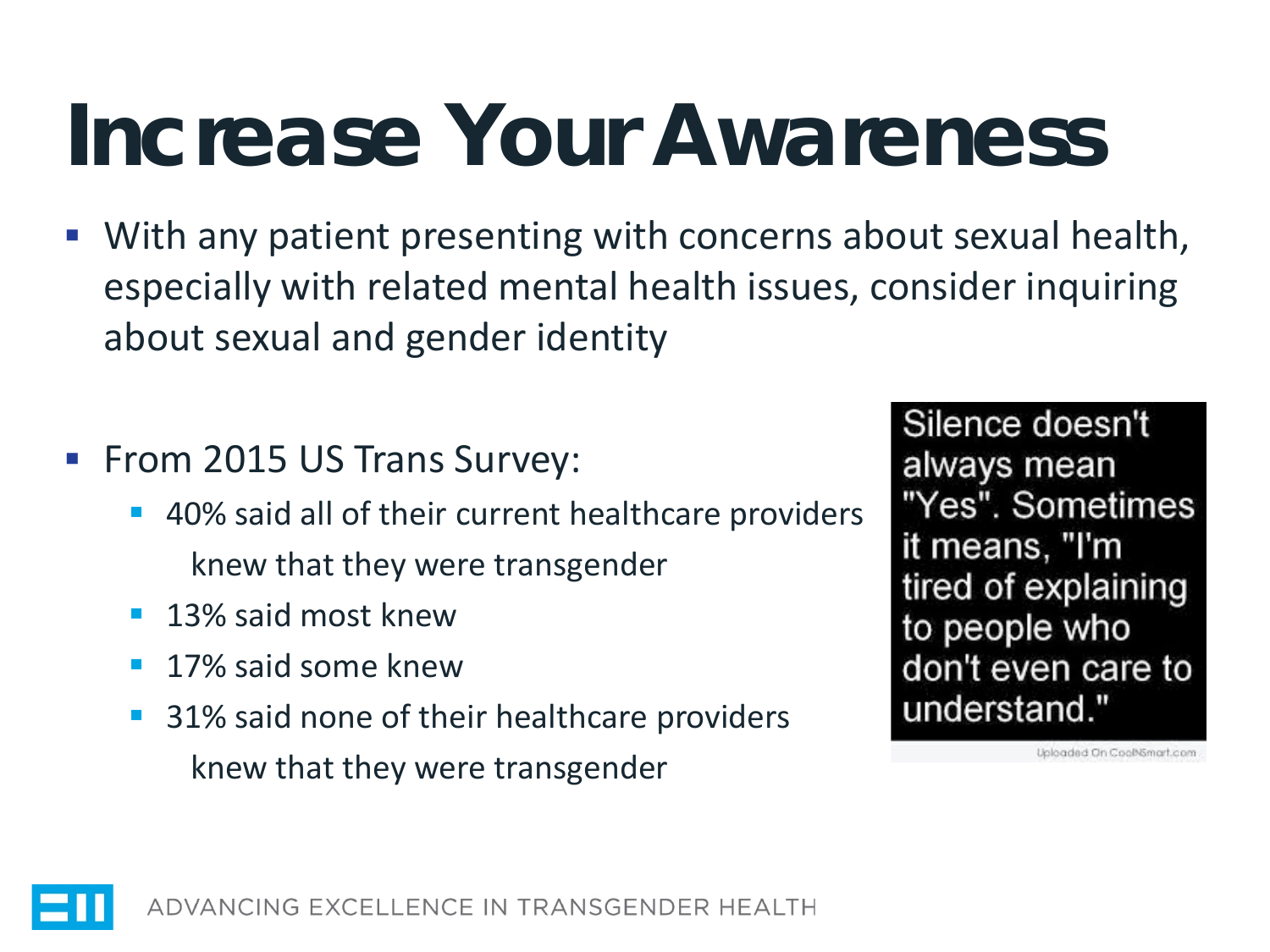### **Sexual Health Model: An Overview**

- Talk about sex
- Include culture, gender, and sexual identity
- Sexual anatomy and functioning
- Sexual health care and safer sex
- Challenges and barriers to sexual health
- Body image
- Masturbation and fantasy
- Positive sexuality
- Intimacy and relationships
- Spirituality and religion

Robinson, et al, "The Sexual Health Model: application of a sexological approach to HIV prevention" (2002)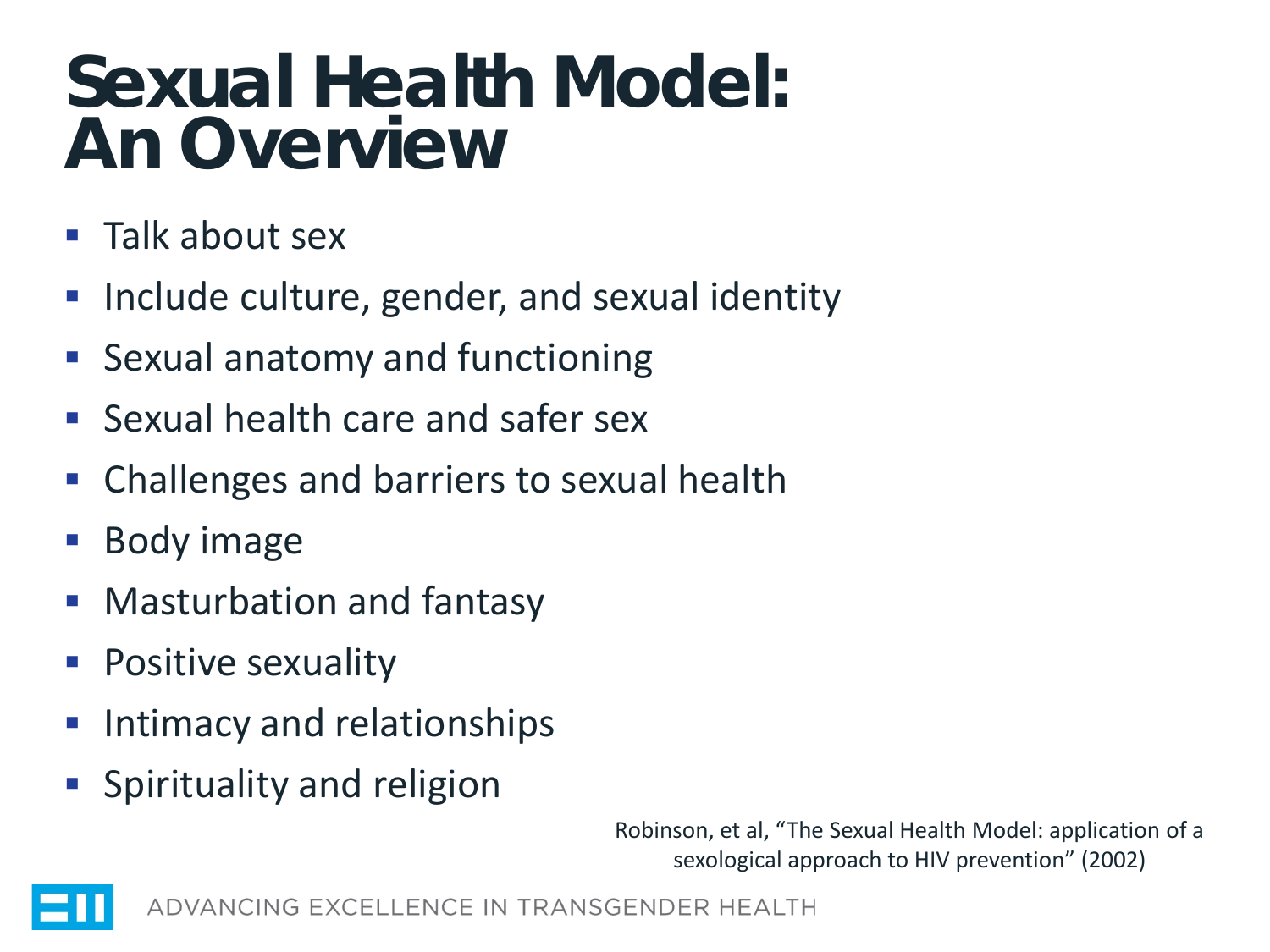# **Exploring Relationships**

- Basic forms: monogamy, open relationships, polyamory, BDSM, etc
- Sexual activities: oral, vaginal, anal sex and beyond
- Gender presentation and disclosure
- Survival sex
- Larger issues of socializing in one's affirmed gender or as a person in transition
- **Safe spaces**
- The decision to be sexual
- **Disclosure**

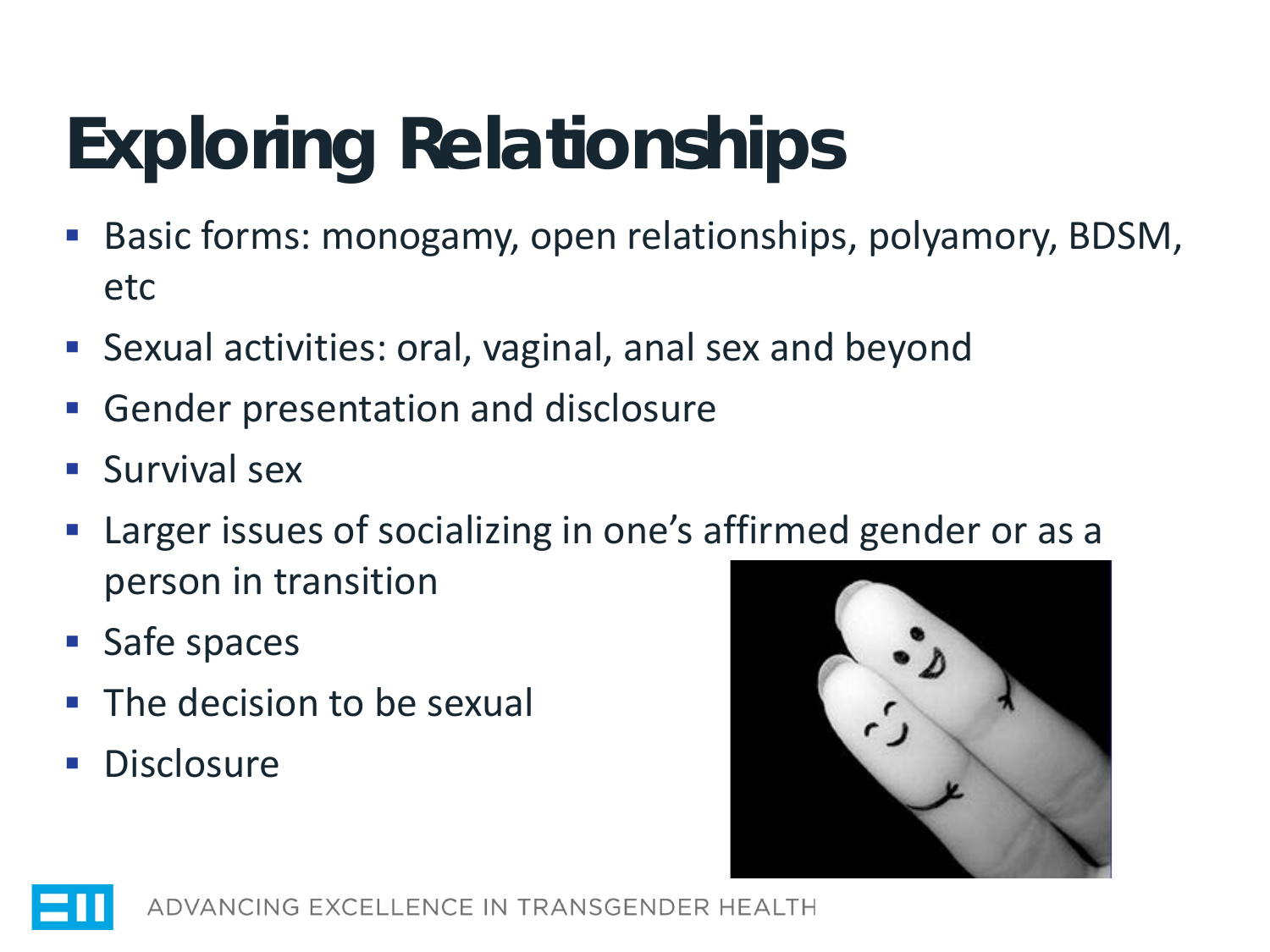# **Background**

 Lack of consensus on how to best collect sexual health history from transgender and gender nonbinary individuals

Sexual Orientation  $N = 2,578$  TM respondents



1Reisner, et al. (2011)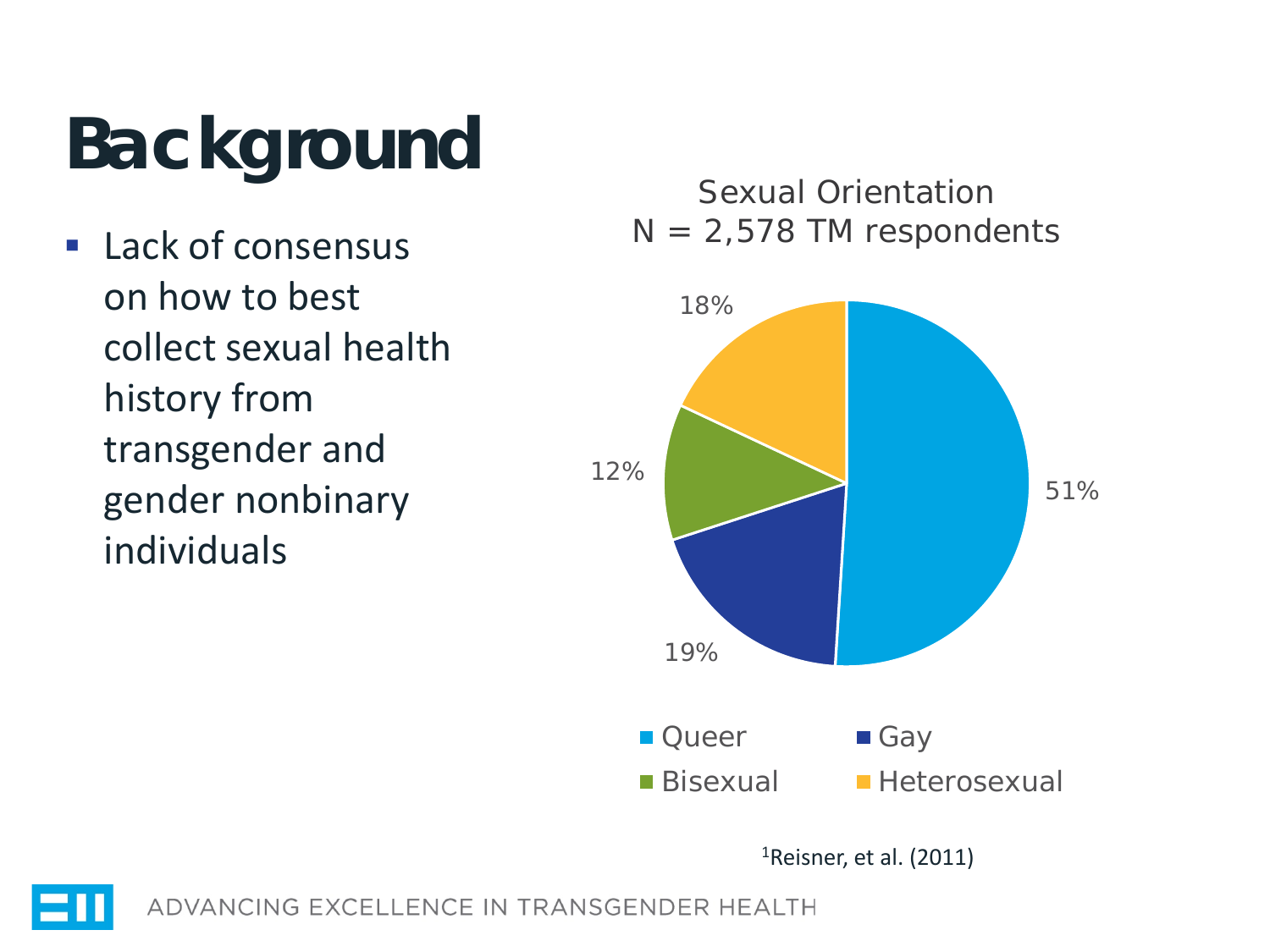## **Clinical Interview: The 8 "P"s**

**The CDC's 5 "P"s**

- 1. Partners
- 2. Practices
- 3. Protection for STDs
- 4. Past history of STDs
- 5. Prevention of pregnancy

**The 8 "P"s**

- **1. Preferences**
- 2. Partners
- 3. Practices
- 4. Protection for STIs
- 5. Past history of STIs
- 6. Pregnancy
- **7. Pleasure**
- **8. Partner Violence**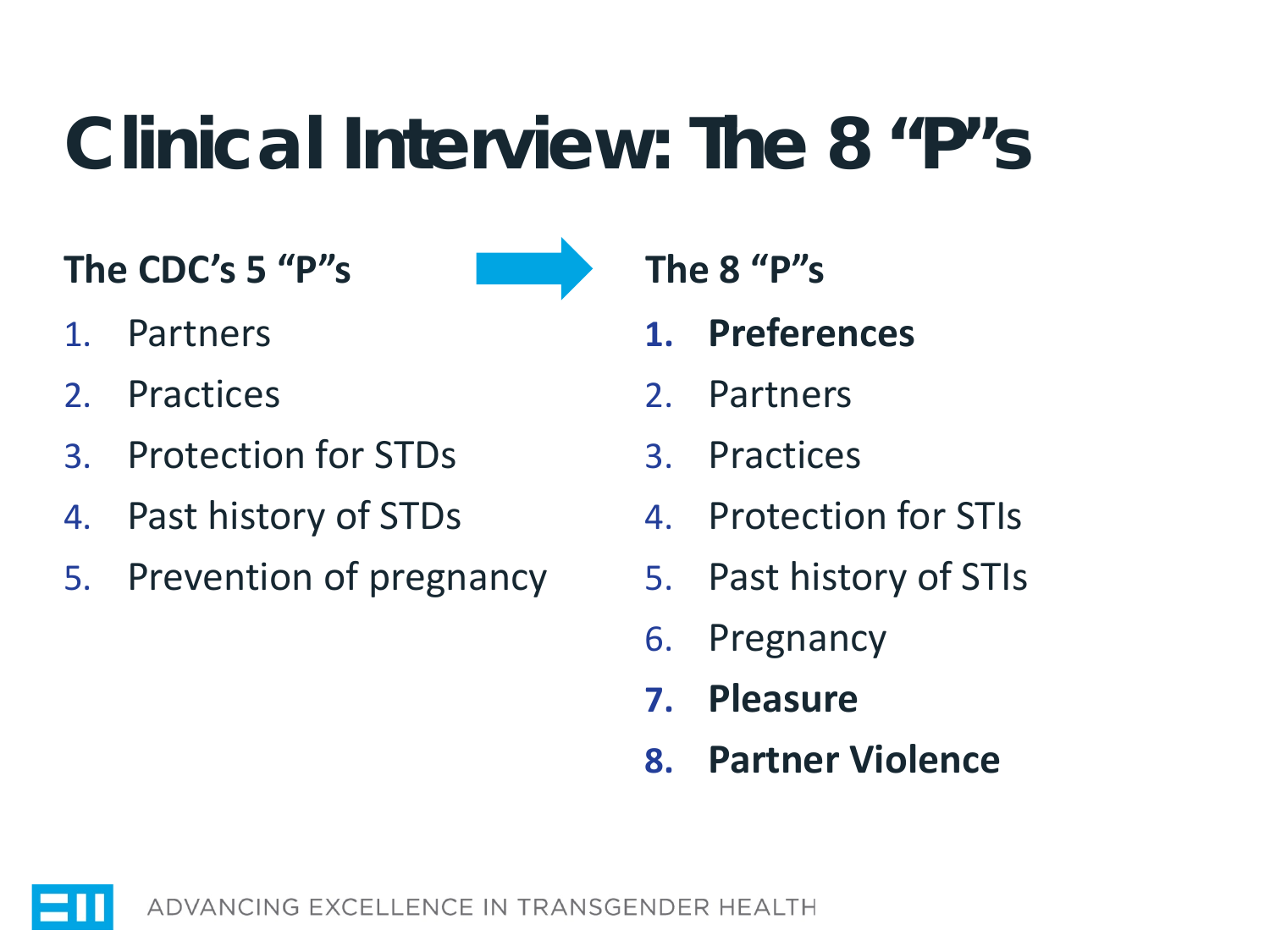## **Clinical Interview: The 8"P"s**

|                | ''P''                       | <b>Example Questions</b>                                                                                                                                                                                              |
|----------------|-----------------------------|-----------------------------------------------------------------------------------------------------------------------------------------------------------------------------------------------------------------------|
| 1              | <b>Preferences</b>          | Do you have preferred language that you use to refer<br>to your body (i.e., genitals)?<br>Are you currently on hormone therapy, have you had<br>any gender confirming surgeries or procedures?                        |
|                | Partners                    | How would your partners identify themselves in<br>terms of gender?                                                                                                                                                    |
| $\overline{3}$ | <b>Practices</b>            | Do you use toys (dildos or vibrators) inside your<br>[insert preferred language for genitals] or anus, or do<br>you use them on your partners?<br>Do you have any other types of sex that hasn't been<br>asked about? |
| 4              | <b>Protection from STIs</b> | Are there some kinds of sex where you do not use<br>barriers? Why?                                                                                                                                                    |
| 5              | Past history of STIs        | If yes Do you remember the site?                                                                                                                                                                                      |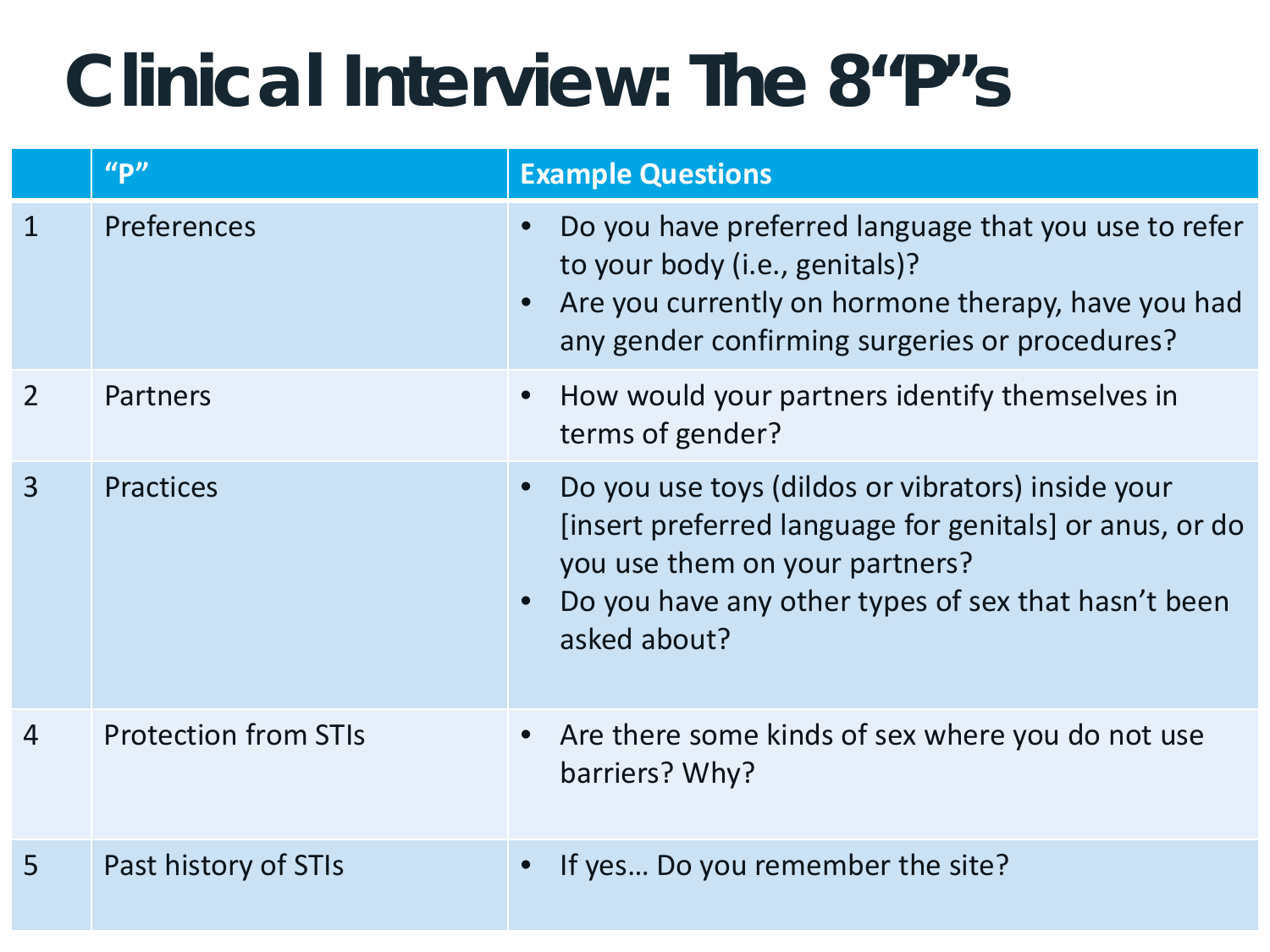## **Clinical Interview: The 8"P"s**

|   | ''P''                | <b>Example Questions</b>                                                                                                                                                                                                             |
|---|----------------------|--------------------------------------------------------------------------------------------------------------------------------------------------------------------------------------------------------------------------------------|
| 6 | Pregnancy            | Have you considered having a child of your own that<br>you would carry?<br>Have you considered banking gametes?<br>Have you considered utilizing a surrogate with your<br>egg?                                                       |
|   | Pleasure             | Do you feel you are able to become physically<br>aroused during sex, such as becoming wet or hard?<br>How satisfied are you with your ability to achieve<br>orgasm?<br>Do you have any pain or discomfort during or after<br>orgasm? |
| 8 | <b>Partner Abuse</b> | Has anyone ever forced or compelled you to do<br>anything sexually that you did not want to do?<br>*if yes, check-in before performing a pelvic exam                                                                                 |

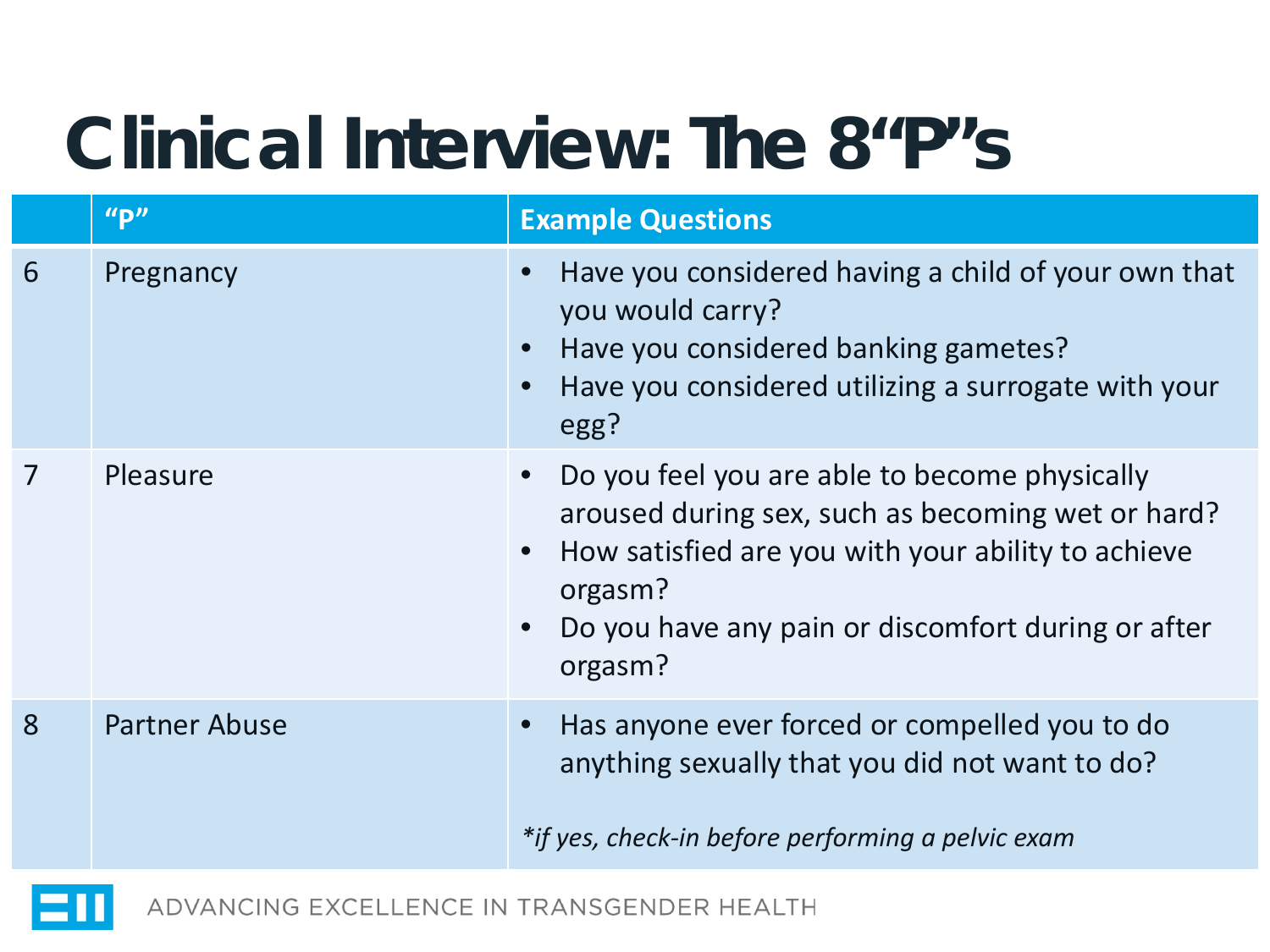# **Talking about sex**

#### Key Components:

- 1. Introductory language
	- Acknowledge and affirm differences in identity and language use
	- Specify terms used throughout survey
- 2. Questions to capture diverse sexual behaviors
	- Validate all sexual practices by asking about both high & low risk activities
	- Don't assume people are limited to certain kinds of sex based on gender (i.e., include questions about insertive sex)
	- Specify if act was performed with or without a prosthetic or toy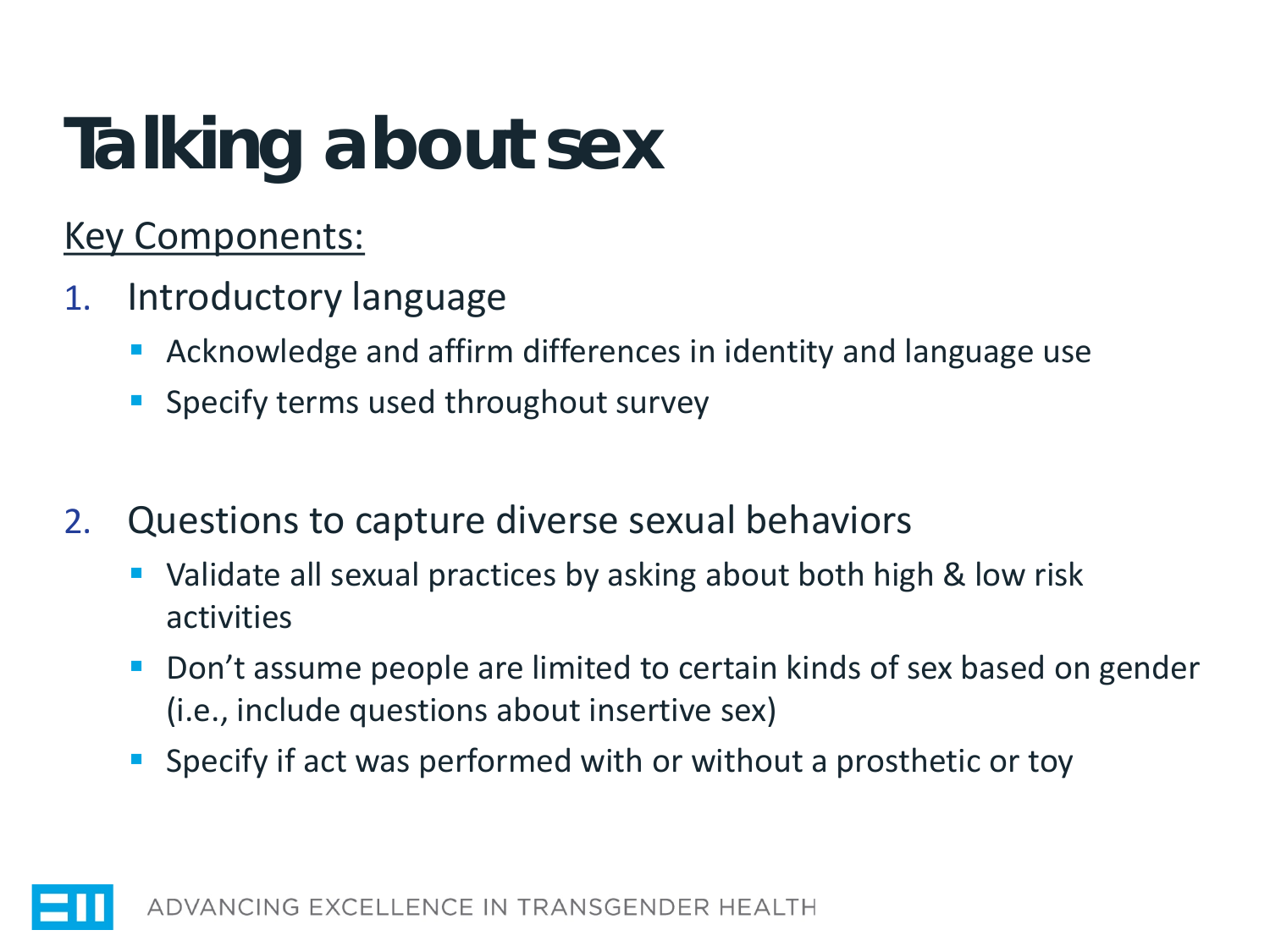# **Talking about sex**

#### 1. Introductory language

*Sex is a personal issue that can sometimes be sensitive or hard to talk about. This is especially true for those of us who are transgender or gender non-conforming because the bodies we have don't always reflect who we are. As transgender and gender nonconforming people, we do not all use the same words or names to talk about our body parts.*

Establish from the beginning what words you and the patient will use. Check in to make certain that the both you and the patient have the same understanding of these terms.

> Clitoris, phallus, dick, penis Vagina, genital canal, front hole Penetrative sex, vaginal sex, frontal sex Anus/anal, back hole, butt

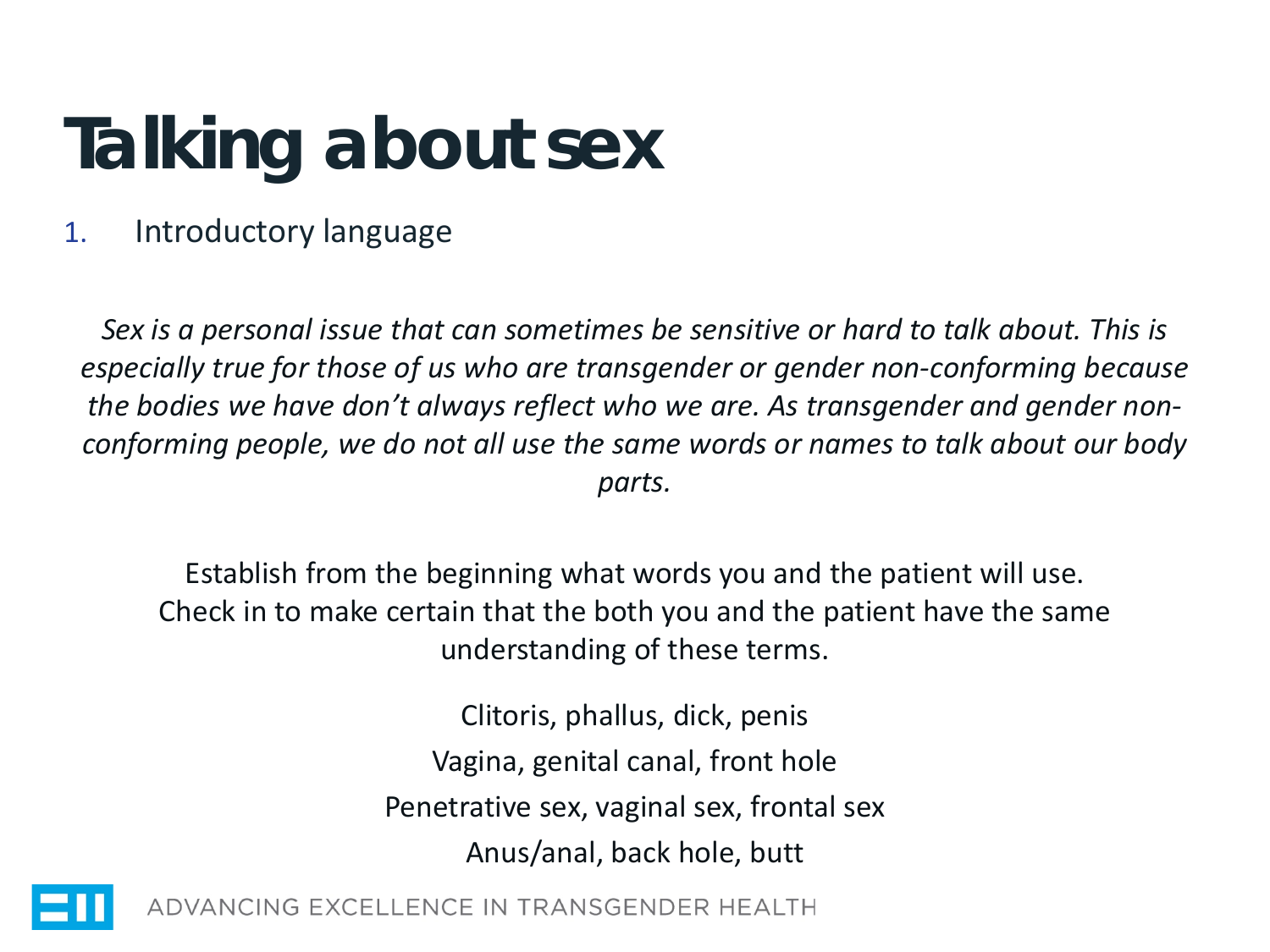# **Talking about Sex**

- 3. Diverse partner types to allow for contextualization
	- Serious or casual relationship
	- Poly/open relationship
	- Sleep with, but not dating
	- Dom/sub
	- Exchange partner/sex work client
- 4. Open-ended questions at the end
	- Anything else you feel to be important that we did not address?



#### SAFER SEX POST-SRS:

A BRAVE NEW WORLD. INDEED

Answers to questions about sexual safety after sex reassignment surgery

by Laura Jones

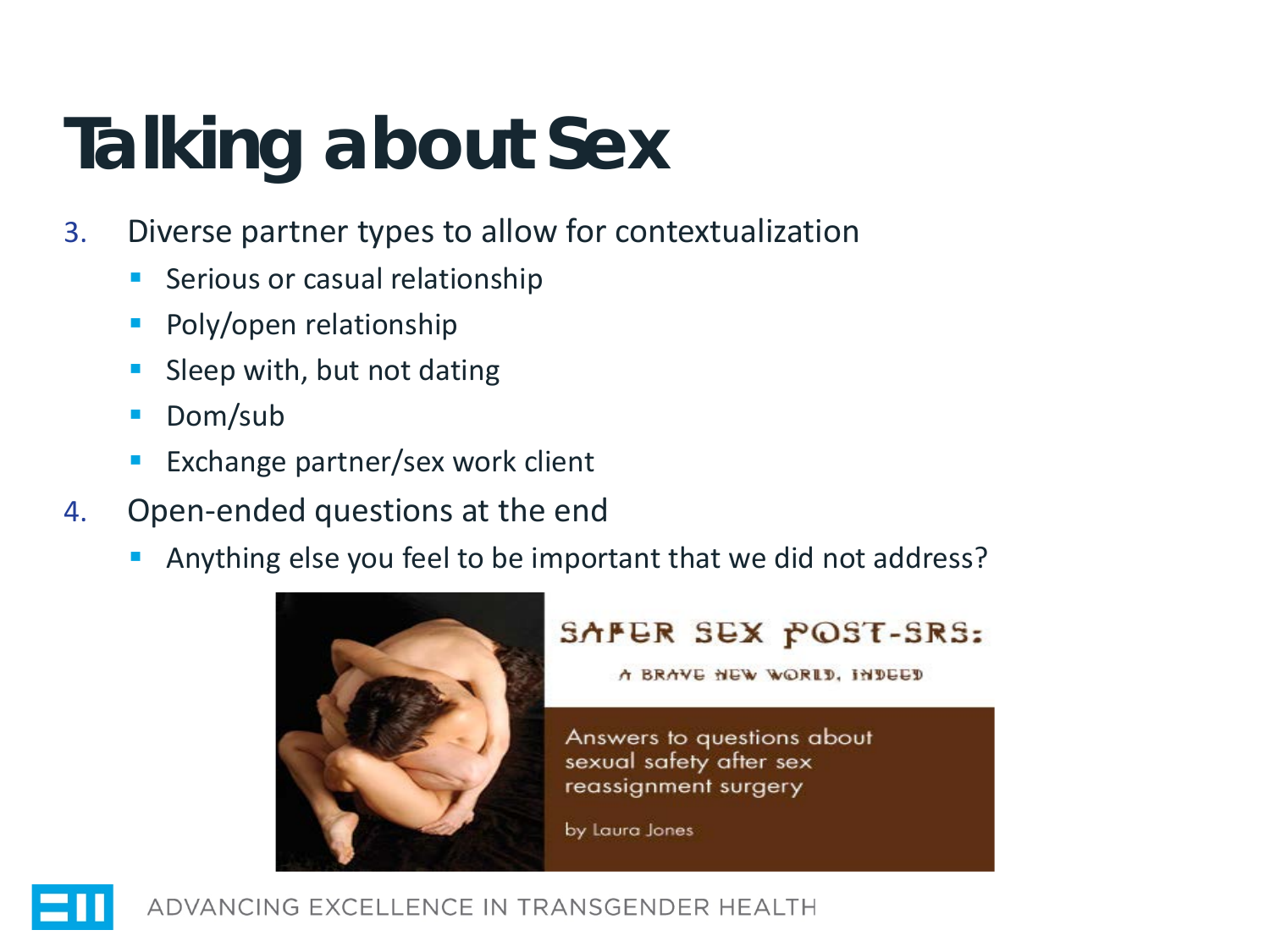## **Voices of Patients**

 "My gender identity has affected my interactions with health care providers primarily when it comes to discussing sex and sexual health. I am primarily attracted to and have sex with men (both trans and cis). When I was about to take my last pap test, the doctor I was seeing (not the current one) started asking me questions about any sexual partners (their gender), how I have sex (receiving/giving), etc. Even though I indicated I don't have vaginal sex, she proceeded with a vaginal pap smear test. When I later went to get some STI tests done later that year, a subsequent provider proceeded to ask similar questions about my sexual history. He indicated that since I have anal sex (and not vaginal),that I actually didn't need a vaginal pap smear test; I needed to have an anal pap smear test. It made sense to me, but was also confusing since it contradicted everything I had believed about pap smears (and I had never heard of an anal pap before!). I feel this is an example of how the confluence of my gender identity and sexual orientation/behavior can complicate something that should be relatively simple (i.e., what kinds of pap smears do I need, as a transgender man who primarily has sex with men, but anally and not vaginally?)."

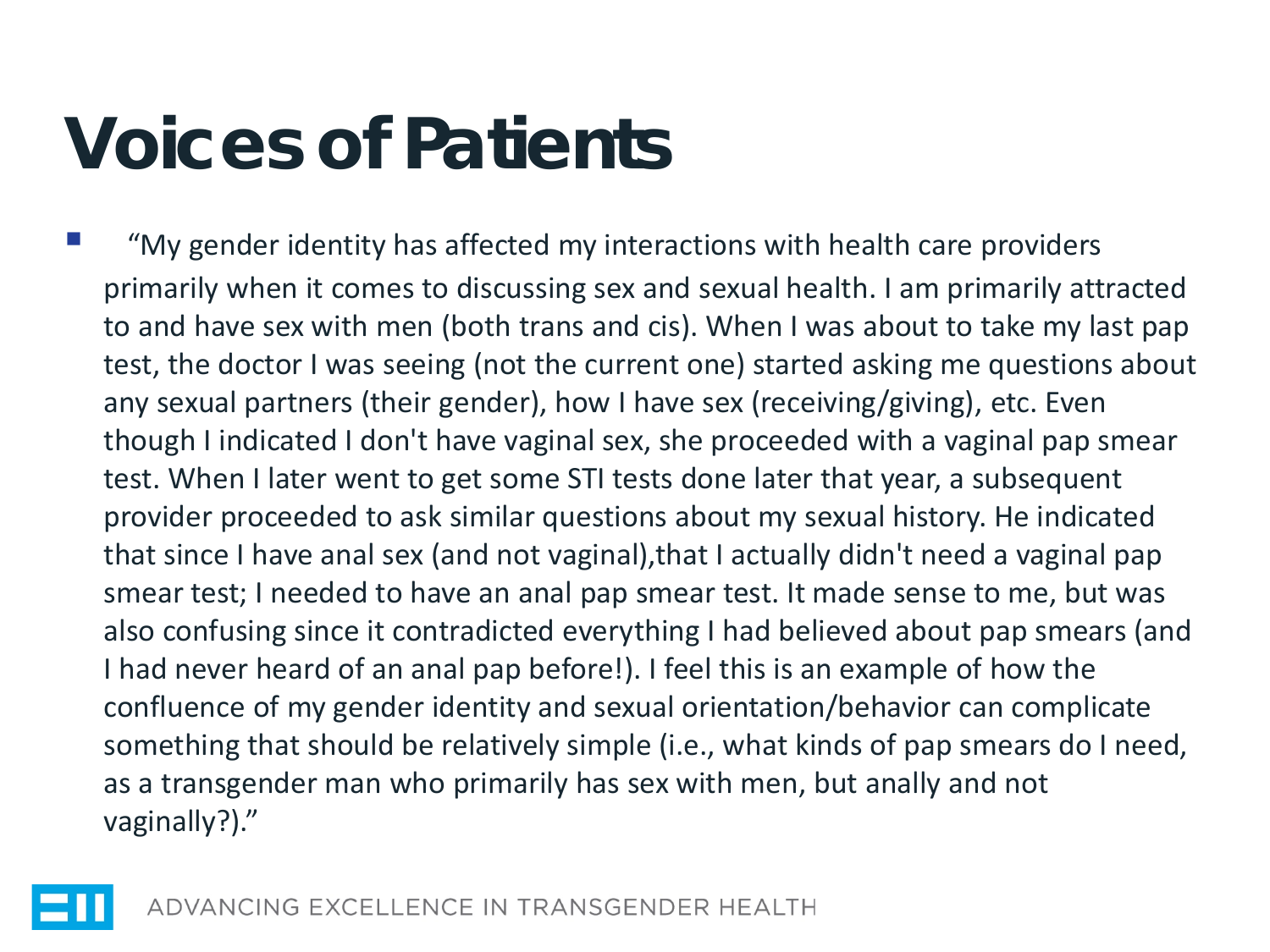## **Voices of Patients**

 "I think my provider does a good job. They introduce the conversation and see where the patient is at with their feelings just on talking about the subject. They always give the option to say no. I really like being able to define my gender identity and have people ask questions to further understand my identity. I want to be able to say. I am comfortable with myself below the waist. [I want my provider to know] that I can talk about who my partner is and what kind of sexual activity I have been involved with. I want my provider to know me, I just can be shy about just saying it so asking the right questions or having a form I can fill out so I don't have to feel hidden is helpful to me."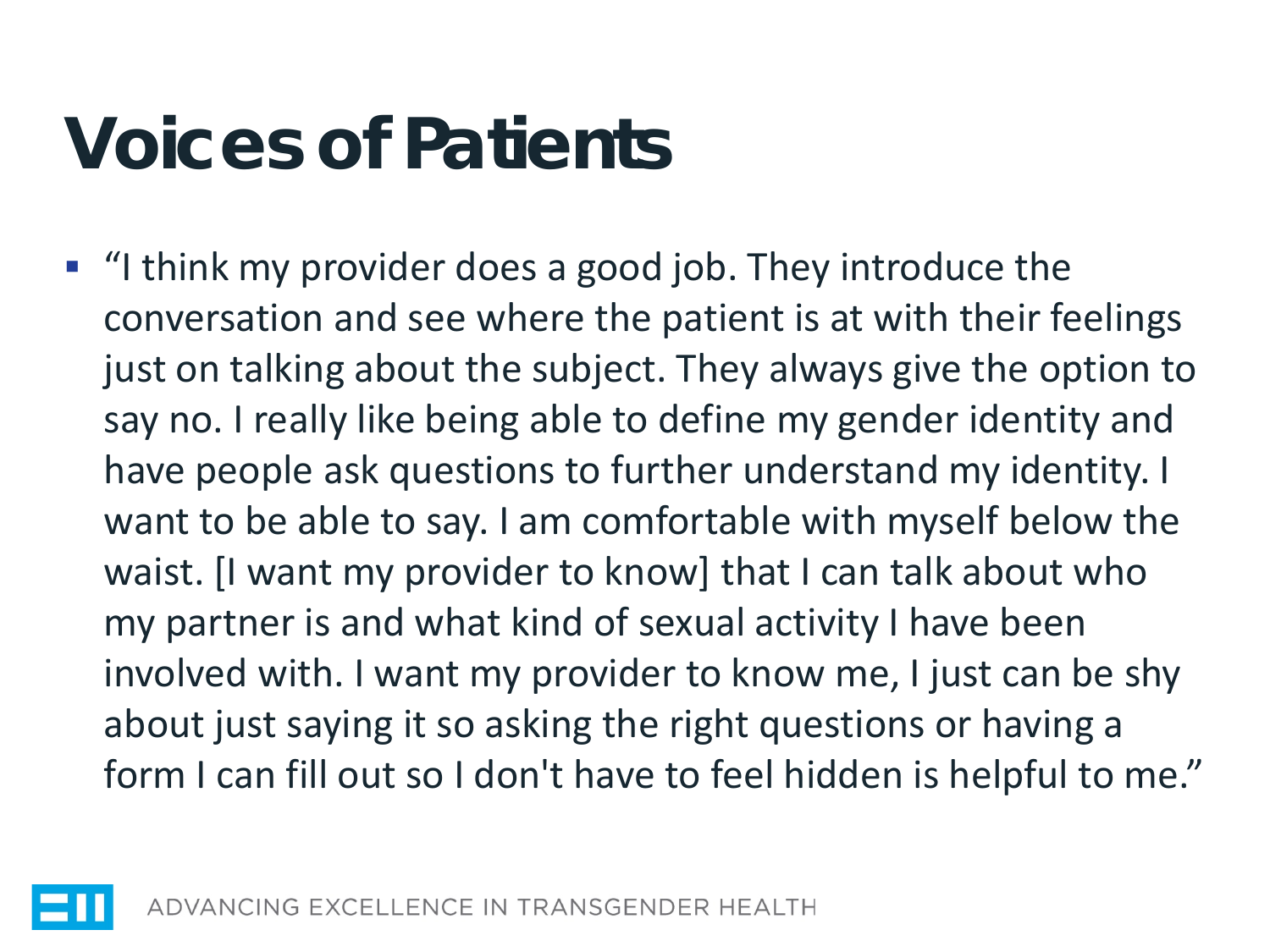## **Voices of Providers**

 "For teens I usually ask about their friends first then ask them to tell me about themselves. For adults I usually ask if they are sexually active. If they answer yes, even if they are married, I will ask if they are monogamous and then I will ask if their partner is monogamous with them as well. We have a large poly community in my area so I try to be very open ended in all my questions about relationships. I also ask how many of their relationships are sexual and if they have any casual sexual relationships and how often. I also ask about sexual practices when I talk about STI risk) I normalize this also by clarifying that I ask this of all my patients - receptive vaginal, receptive anal, oral, etc, I remind them it helps me determine what kind of screening is appropriate. I'm pretty comfortable talking about sex with my patients which usually puts them at ease as well. A term I use when charting is 'mutually monogamous' for my lower risk patients."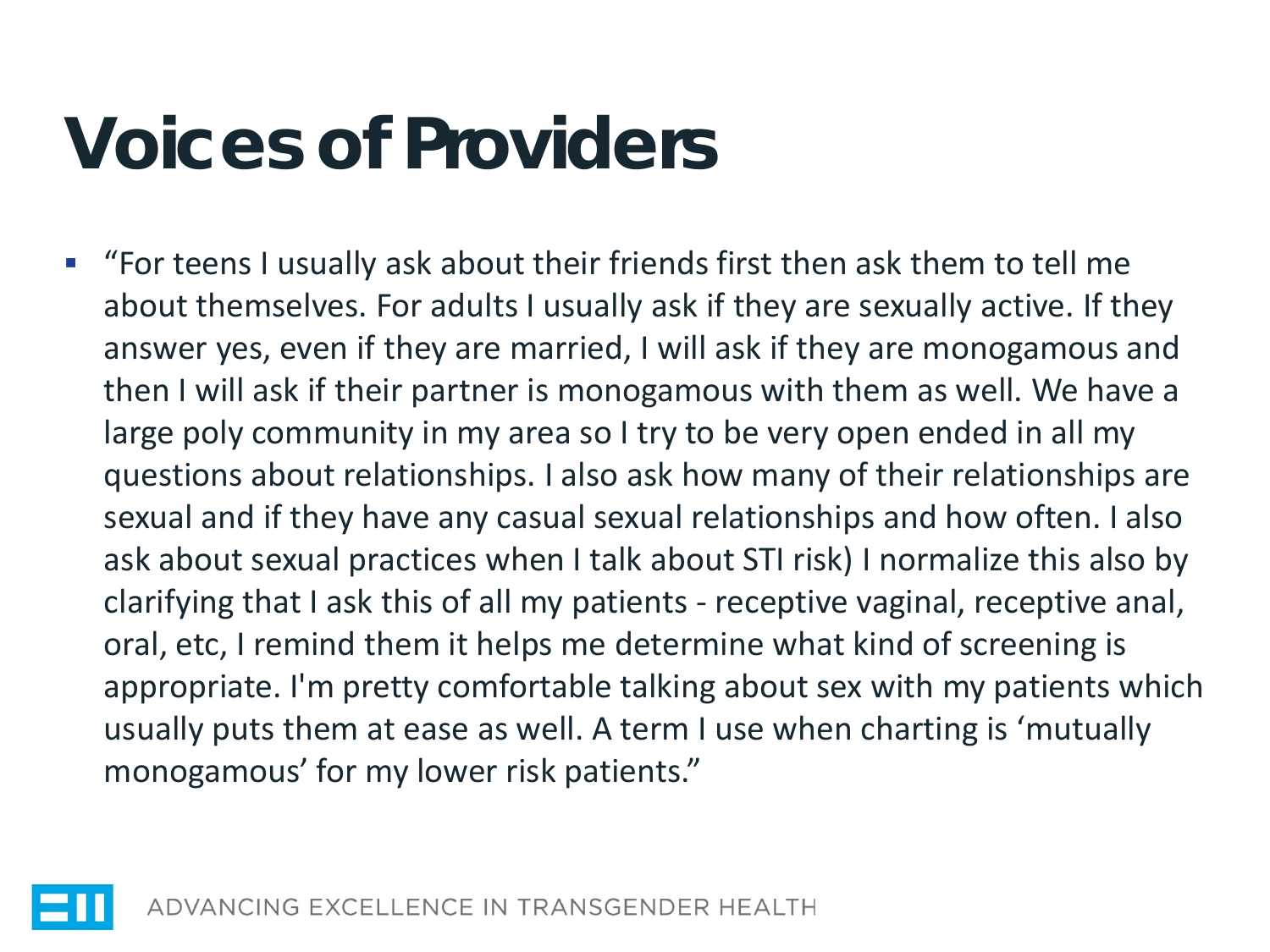## **Voices of Providers**

 "I ask if they have a sweetie, or sweeties, or anyone they are sexually active with right now. I ask if their partner has an outie or an innie. I ask what they prefer to call their body parts, then I use those words to ask about specific activities. I ask if they use barrier protection for any or all of their holes including mouth. I ask them if they feel safe with their partner(s). I ask if they feel like they can have their sexual needs met, and if they have any pain with sex or orgasm. I ask them about any front or back hole or throat symptoms. I ask consent for all testing. I ask consent before any touch. I often do self collects for samples."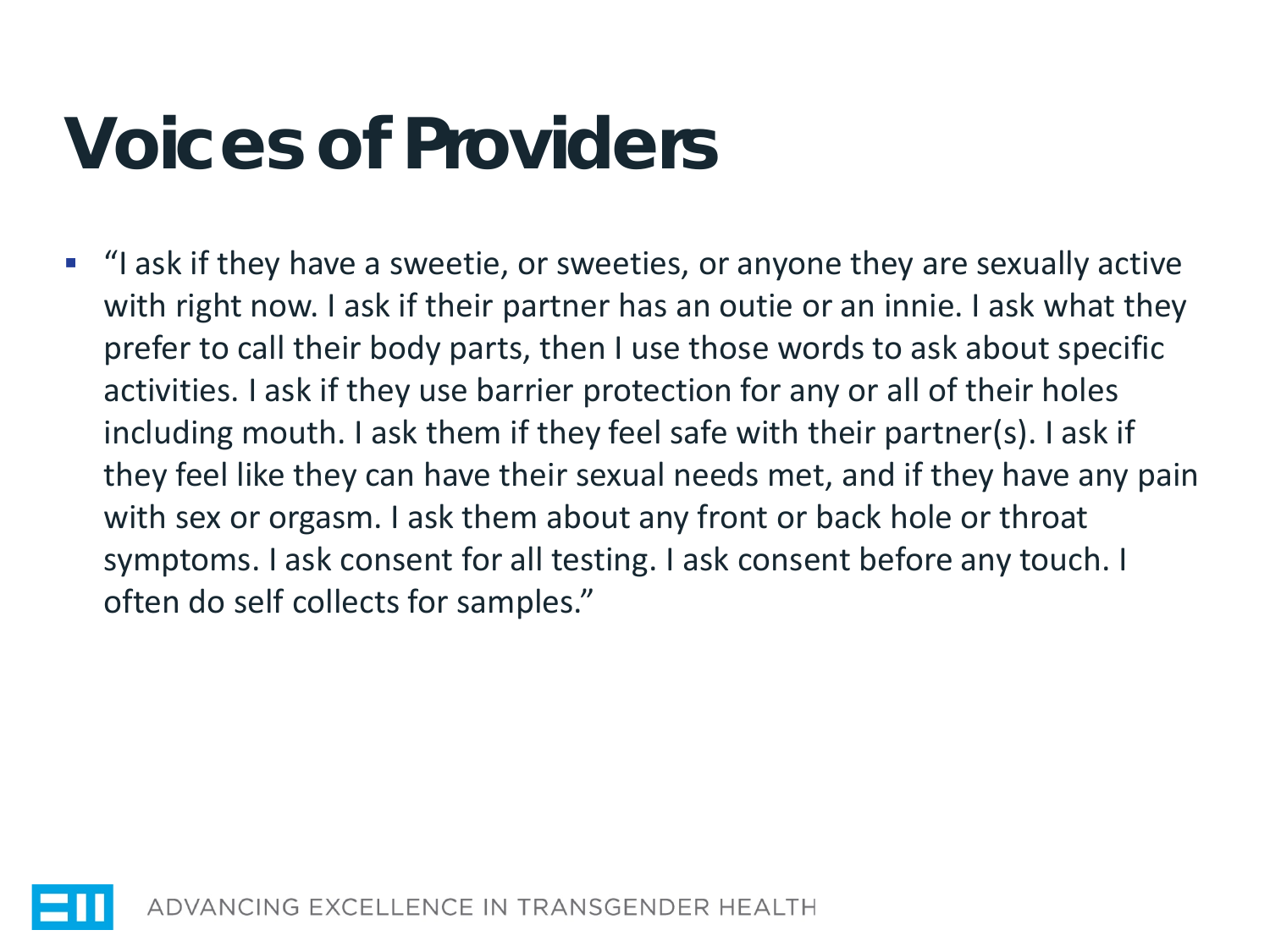### **Effects of hormones on sexual health**

- **Shifting sexual attractions**
- Changes in desire, functioning, and activity
- Function and sensation changes:
	- **changes in erectile function**
	- breast development and sensitivity
	- **Example 1** clitoral growth and sensitivity
	- **Constanges in vaginal mucosally** and lubrication
	- **Paragelyic pain with orgasm**



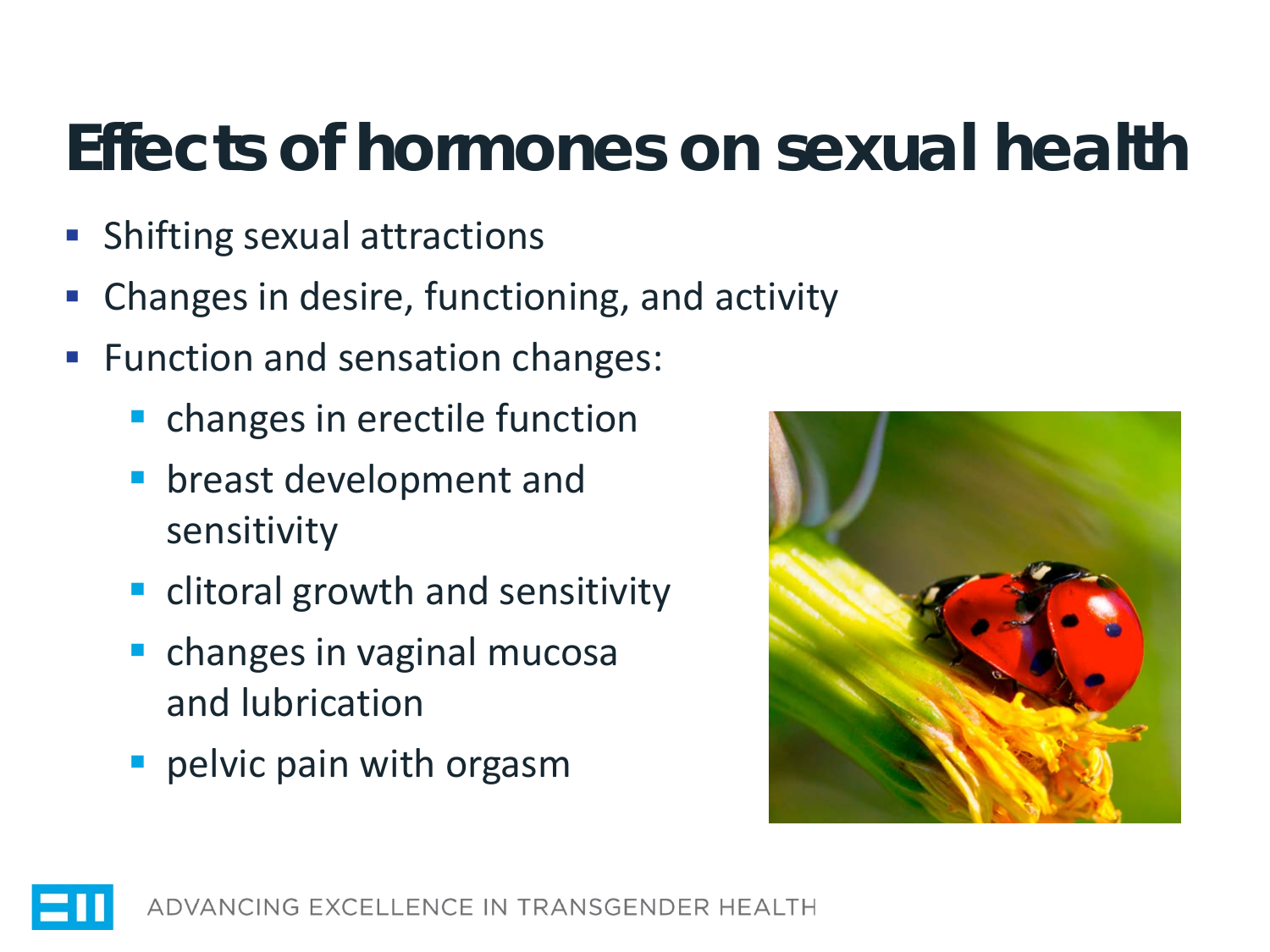### **Gender affirming surgeries and sexual functioning**

- Impact on body image and self-esteem
- For trans women:
	- An inverted penile neo-vagina is not mucosal and is not self-lubricating; a sigmoid-colon vaginoplasty lubricates continually; both require repeated and regular dilation if not having regular penetrative sex; there may be hair growth inside the canal
	- **Breast augmentation** may improve self-image; may have complications due to tight skin or type of procedure



■ Facial feminization restructures the cranial-facial bones and soft tissue to fit more into a female aesthetic range; it is least often covered by insurance and may have a profound effect on comfort and passing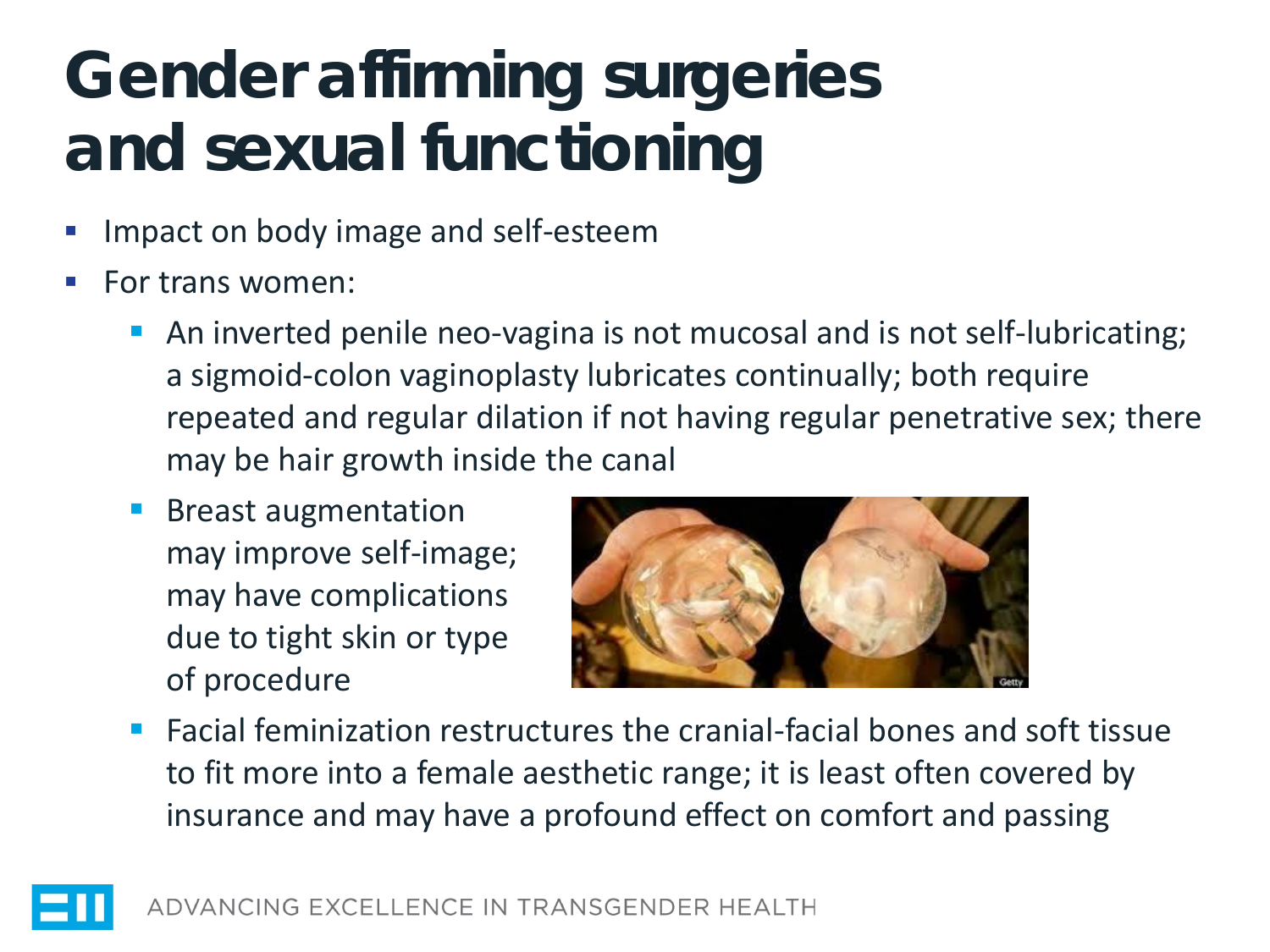### **Gender affirming surgeries and sexual functioning**

- Impact on body image and self-esteem
- For trans men:



- A clitoral free-up procedure is the least expensive and simplest procedure with the least complications; all sensation and function are preserved
- A metoidioplasty is a moderately expensive and often less complicated procedure that preserves sensation and erectile function creating a microphallus that is typically insufficient for traditional penetrative sex
- A phalloplasty is the most expensive and often more complicated procedure with a goal of creating a more typical appearing adult male phallus; few procedures create an erotically sensate phallus with only a couple US surgeons who perform these; they require an erectile device or mechanical modification for penetrative sex
- urethral extension and scrotoplasty may increase complications
- there may still be a vagina and cervix after reconstruction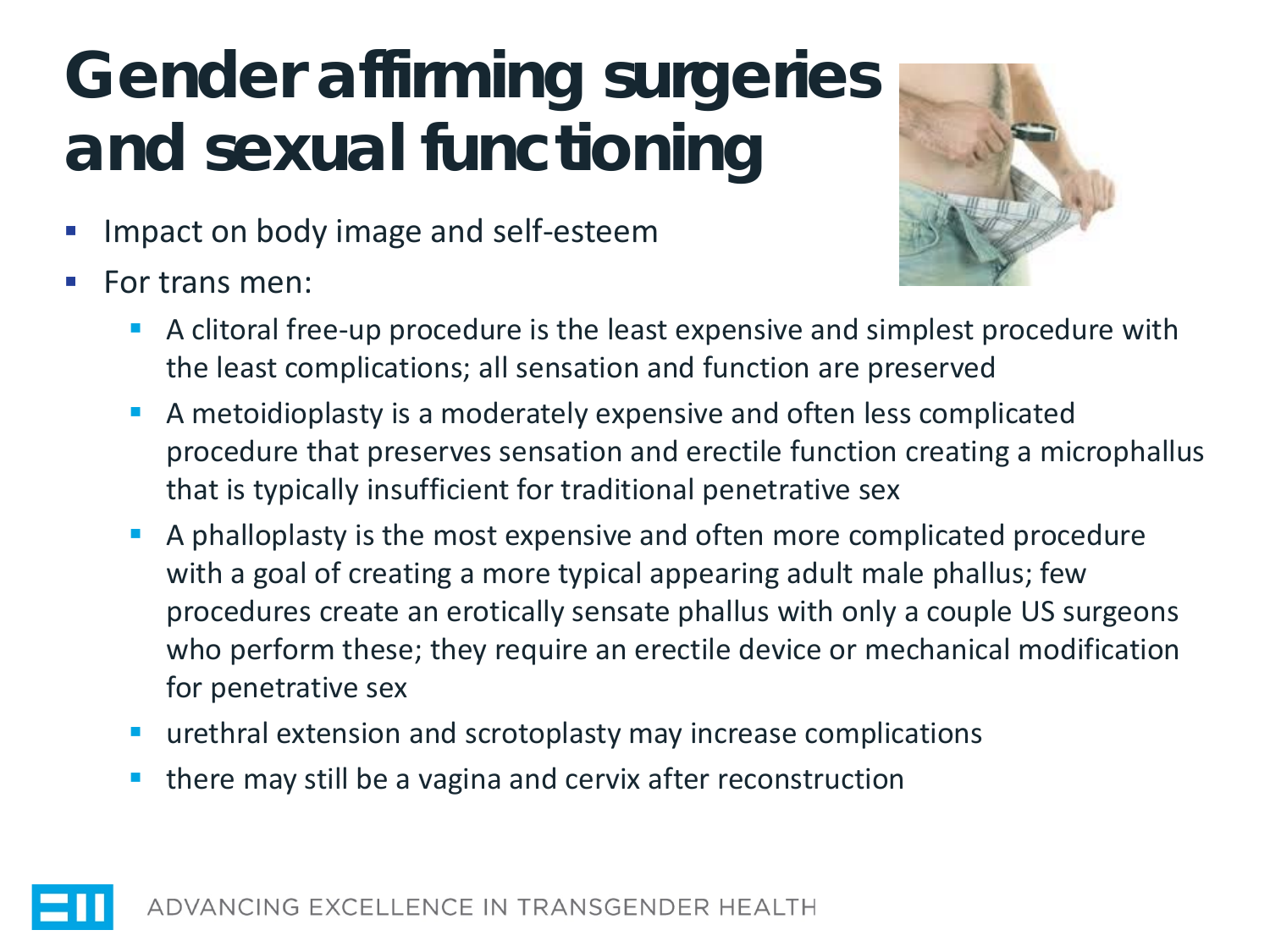## **Avoid Assumptions**

- **There is no sexual or gender binary in nature**
- **Everyone has a gender AND a sexuality**
- **Avoid assumptions about a patient's sexuality based on their natal sex, gender identity, or gender presentation**
- **Transgender is an umbrella term that encompasses a diversity of gender identities and/or expressions that vary from the social expectations associated with one's natal sex**
- **Some people experience significant discomfort with their bodies, some do not - be aware of internal bias and expectations of how a trans person relates to their body**